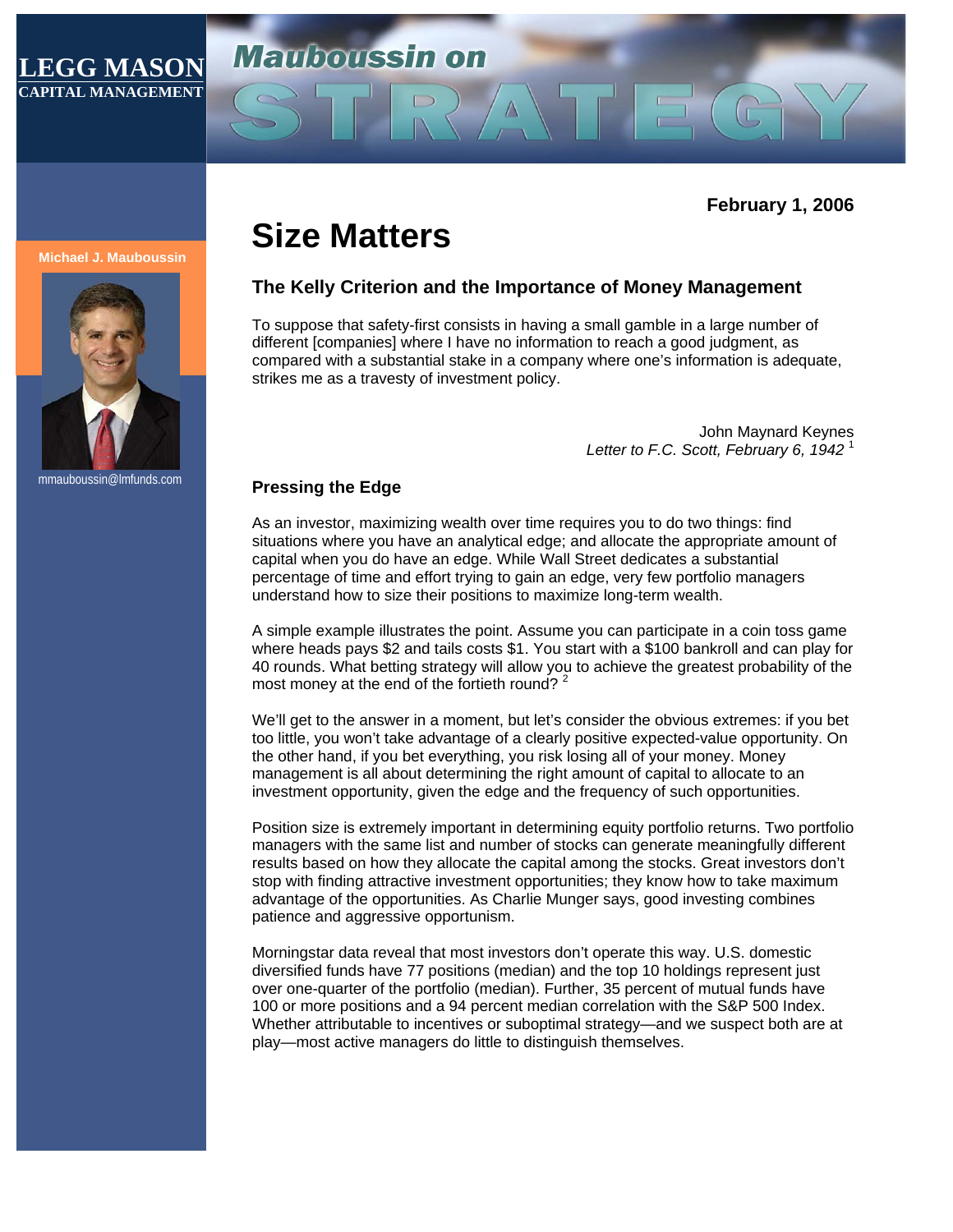#### **The Mean/Variance Way**

So how best to allocate capital, either across asset classes or within an asset class? The classic answer comes from the concept of mean/variance efficiency, first formalized by Harry Markowitz in 1952.  $3$  The premise is that risk and reward are related linearly (see Exhibit 1). The mean is the average arithmetic return from an asset or portfolio. Variance measures how spread distribution points are from the average.





A risk averse investor seeks the highest return for a given level of risk. For all portfolios with a given level of risk, the investor will select the one with the highest return. And for an assumed level of return, the investor prefers the one with the least risk. No optimal portfolio exists since different individuals have different risk preferences, but portfolios away from the efficient frontier—the best reward for a given level of risk—are suboptimal. Mean/variance is powerful because if you specify the function that accurately expresses your utility, you can find a portfolio that's right for you.

But what if you ask the asset allocation question a different way: How do you maximize the likelihood that you'll have the most money at the end of a particular period? As it turns out, mean/variance doesn't answer that question.

#### **Shannon, Chance, and The Kelly Criterion**

Bell Labs scientist Claude Shannon is well known for developing information theory—essentially, the necessary properties and systems for transmitting intelligence. Before Shannon, most engineers tried to understand the information problem by focusing on a message's meaning. Shannon's insight was that information is related to chance. As author William Poundstone notes, "Information exists only when the sender is saying something that the recipient doesn't already know and can't predict. Because true information is unpredictable, it is essentially a series of random events like spins of a roulette wheel or rolls of a dice."<sup>4</sup>

As an example, Poundstone points to a television commercial depicting a wife asking her husband to bring home "shampoo." The husband, misunderstanding her, shows up with "Shamu," the killer whale. Neither the wife's request nor the husband's misunderstanding is surprising. The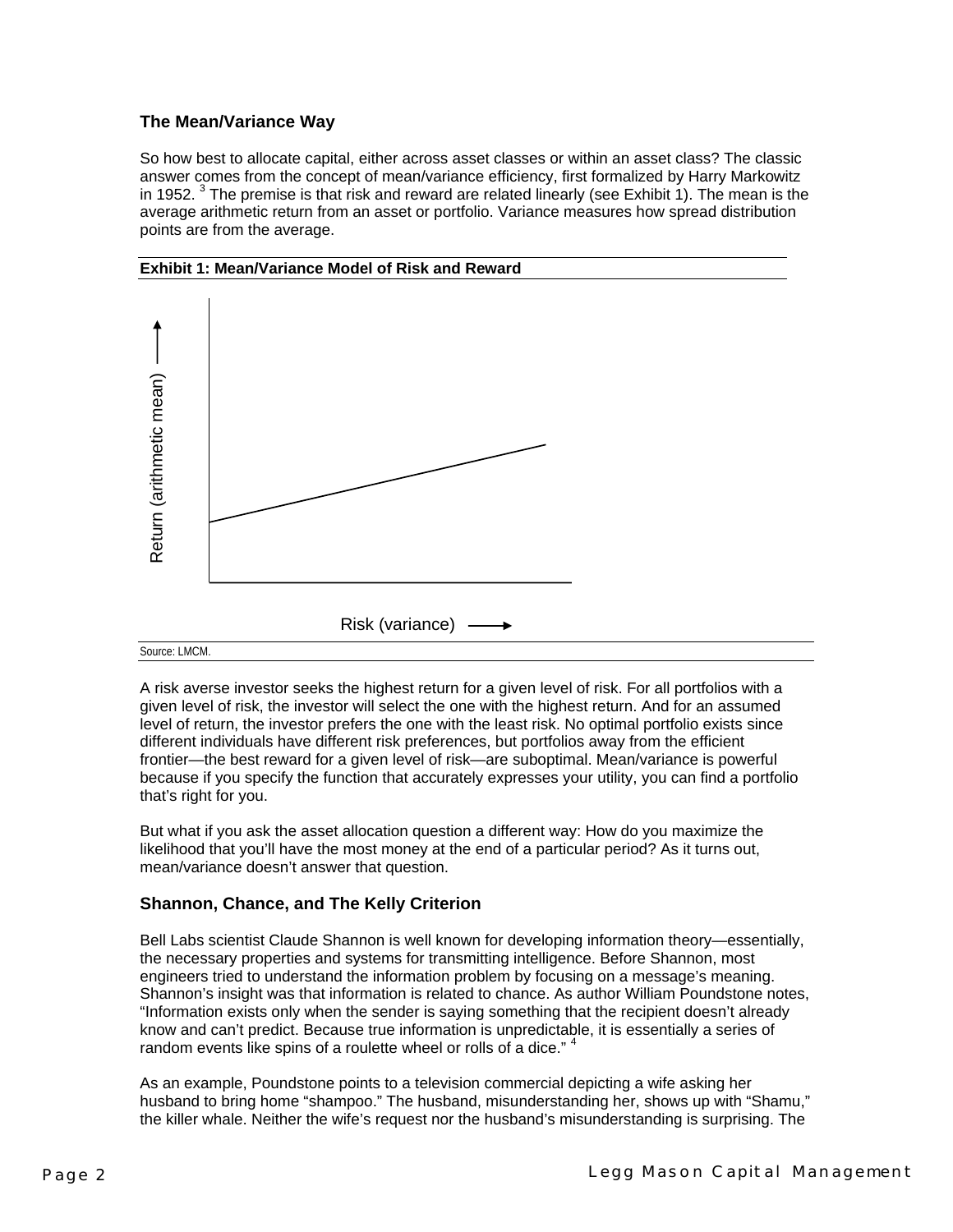commercial captures our attention because the husband acts on a highly improbable and unpredictable request without further information.

For Shannon, the incompressible part of a message relates to its unpredictability. The less probable a message, the more bandwidth it requires. A request to bring home Shamu undoubtedly demands more bandwidth than a routine demand for shampoo.

Shannon's theory also considers equivocation—the chance the message is wrong—and shows you must subtract equivocation from the channel capacity to determine the information rate. More reliable information leads to a higher information rate for a given channel capacity. Most of the information channels we use today, including phones, television, the Internet, operate using Shannon's ideas.

What does any of this have to do with optimal bet size? Shannon's colleague at Bell Labs, John Kelly, recognized another application for information theory's ideas: gambling.<sup>5</sup> Information in a betting setting is something the market does not already know. Consistent with the idea of equivocation, true information is also probabilistic.

Kelly imagined a system where you have an edge; a set of expectations that differs from those of the market. He then developed a formula, based on Shannon's work, showing the exact amount of your bankroll you should bet in order to maximize your capital over the long term. Consistent with the theory, the maximum rate of return comes when you know something the market doesn't.

We can express the Kelly formula a number of ways. We'll follow Poundstone's exposition: 6

$$
\frac{\text{Edge}}{\text{Odds}} = f
$$

Here, *edge* is the expected value of the financial proposition, *odds* reflect the market's expectation for how much you win if you win, and *f* represents the percentage of your bankroll you should bet. Note that in an efficient market, there is no edge because the odds accurately represent the probabilities of success. Hence, bets based on the market's information have zero expected value (this before the costs associated with betting) and an *f* of zero.

Let's go back and answer our opening coin-toss question using the Kelly formula. The payoff scheme, a \$2 win for a heads and a \$1 loss for a tails, suggests 2-to-1 odds. Since we're dealing with a fair coin, we know the tosses will be 1-to-1.<sup>7</sup> So we recognize something the market doesn't: heads will show up more often than the payoff scheme suggests.

Solving the formula, edge is \$0.50 (expected value, or 50 percent  $x$  \$2 + 50 percent  $x - $1$ ) and odds are \$2 (the amount you win if you win). The optimal amount to bet is 25 percent of your bankroll in each round. Said differently, betting 25 percent will lead to a greater accumulation of wealth, on average, than any other betting strategy.

$$
\frac{$0.50}{$2.00} = f = 25\%
$$

Exhibit 2 shows wealth outcomes based on a range of *f* values for 40 rounds. Betting too little leaves a substantial amount of money on the table, while betting too much leads to near-certain ruin. The latter point bears emphasis: if there is a probability of loss, even with a positive expected value economic proposition, betting too much *reduces* your expected wealth. Such overbetting may have been the source of demise for a number of high-profile hedge funds.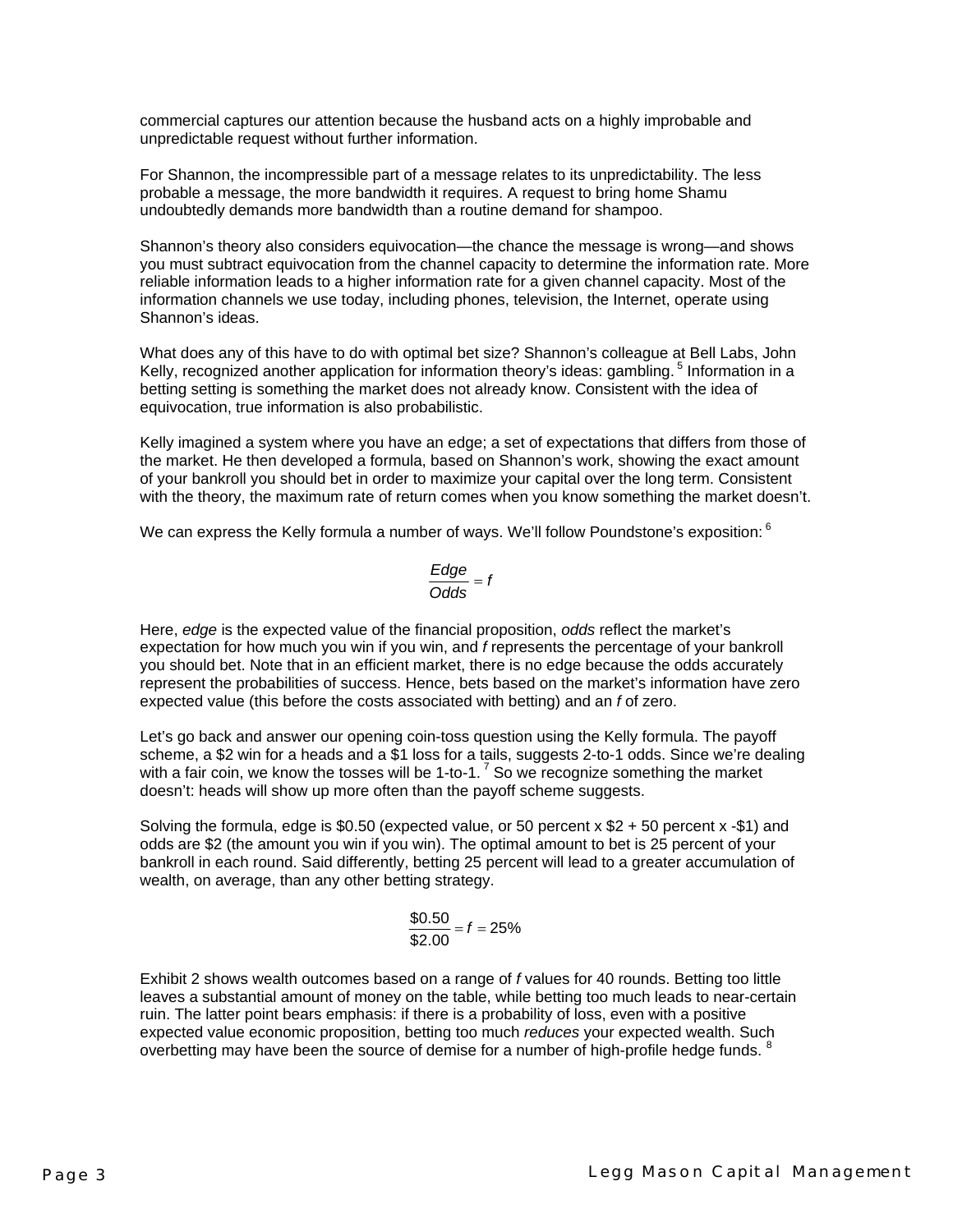



Though basic, this illustration draws out two crucial points for investors of all stripes:

- An intelligent investor needs an edge (a view different than that of the market); and
- An investor needs to properly allocate capital to maximize value when an investment idea does appear.

The Kelly formula contributes to a larger concept known as the Kelly Criterion, or Kelly system. <sup>9</sup> Based on information theory, the Kelly Criterion says an investor should choose the investment(s) with the highest geometric mean return. This strategy is distinct from those based on mean/variance efficiency. Importantly, however, you can calculate geometric mean using the same arithmetic mean and variance from mean/variance models.

Mathematician and investor Ed Thorp is probably the Kelly Criterion's most visible advocate and successful practitioner. In the early 1960s, Thorp developed a system of card counting to improve a player's odds in the card game blackjack and complemented it with the Kelly system to optimize wealth building.<sup>11</sup> Thorp went on to co-found Princeton-Newport Partners, delivering 20 percent annual compounded returns, with a 6 percent standard deviation, over a 20-year span via various investment strategies.

In his book, *The Mathematics of Gambling*, Thorp explains the Kelly system's attractive features:<sup>12</sup>

- 1. *The chance of ruin is "small."* Because the Kelly system is based on proportional bets, losing all of your capital is theoretically impossible (assuming money is infinitely divisible). Even so, a small chance of a significant drawdown remains.
- 2. *The Kelly system is highly likely to grow a bankroll faster than other systems*. Provided comparably attractive opportunities continue to appear, there is a high probability the system will generate a bankroll that exceeds other systems by a determinable multiple.
- 3. *You tend to reach a specified level of winnings in the least average time*. If you have a financial end goal in mind and continuous opportunities, the Kelly system will likely allow you to achieve the objective in a shorter time than other systems.

In short, the Kelly system has proven to be both theoretically sound and useful for practitioners. Still, the most enthusiastic supporters for the approach (information theorists, mathematicians,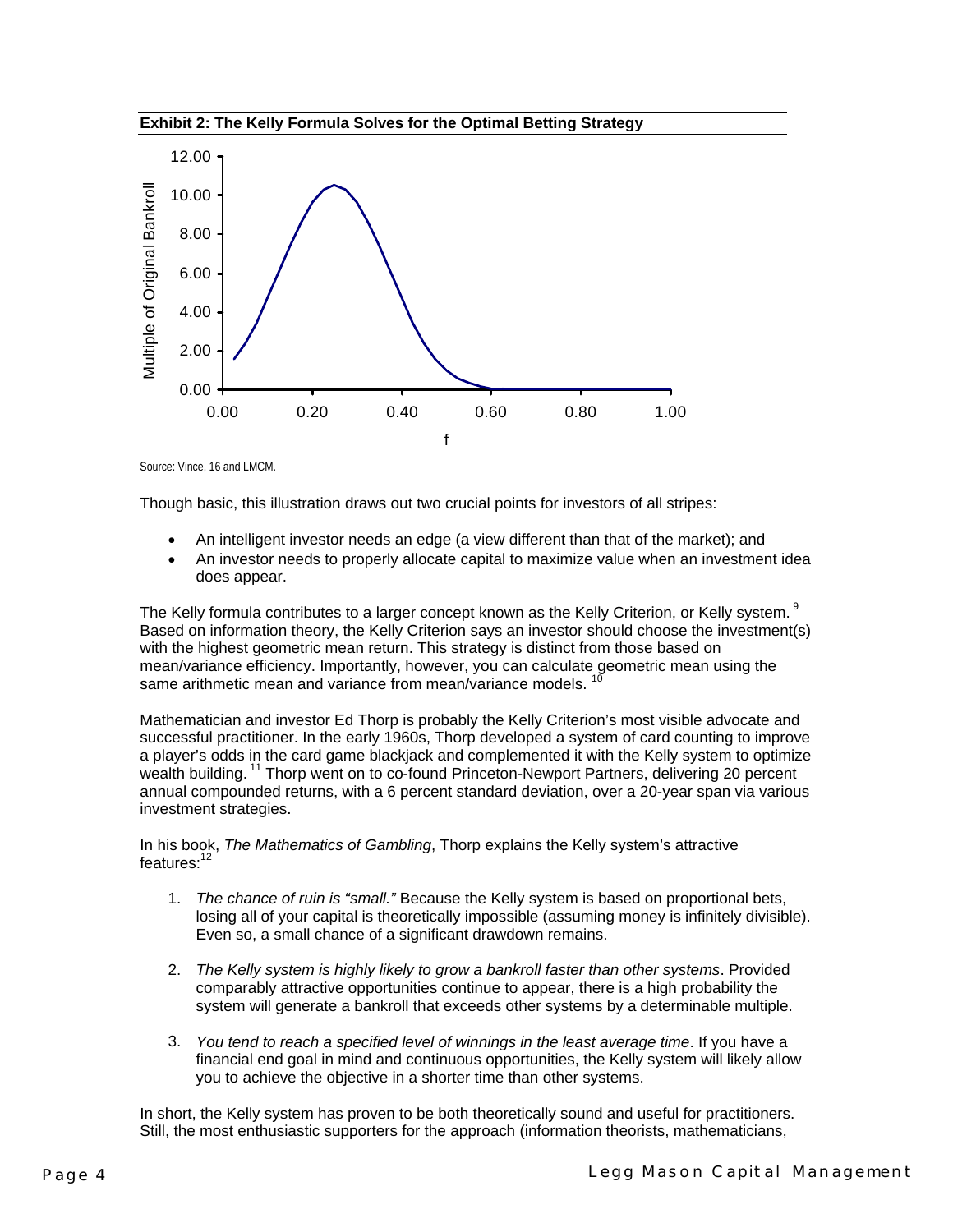gamblers, and traders) do not include mainstream economists. We now turn to some of the more practical constraints with the Kelly system, and we contrast the Kelly system with mean/variance efficiency.

#### **Practical Considerations with the Kelly Criterion and Mean/Variance**

Under ideal conditions the Kelly Criterion is clearly a powerful concept. Using the Kelly formula's optimal betting strategy in our coin-toss example is unquestionably valuable. The real world, however, presents a great deal more complexity than a coin toss or blackjack table. In the stock market an investor faces many more outcomes than a gambler in a casino. That said, the Kelly Criterion works well when you parlay your bets, face repeated opportunities, and know what the underlying distribution looks like.

We now take a look at these conditions, using the opportunity to compare the Kelly Criterion to mean/variance efficiency.

*Parlaying bets.* You can approach financial opportunities with one of two betting strategies: bet the same amount each time or reinvest your winnings. As it turns out, what you look for will be very different based on which strategy you select.

Kelly recognized this, writing: "suppose the gambler's wife allowed him to bet one dollar each week but not to reinvest his winnings. He should then maximize his expectation (expected value of capital) on each bet." <sup>13</sup> In other words, if you employ the first strategy, you should focus on average payout calculated with the *arithmetic* mean. In this case, the mean/variance approach is the way to go.

In contrast, the Kelly Criterion assumes you parlay your bets, and says you should choose the opportunities with the highest *geometric* means.

As an illustration of the difference between arithmetic and geometric returns, consider the following stock price changes (this may be reminiscent of the late 1990s and early 2000s):

| $\frac{10}{2}$ | $\frac{11}{2}$ | $\sqrt{2}$<br>∸≤ |
|----------------|----------------|------------------|
| \$100          | \$200          | \$20             |

What is the arithmetic average return from  $T_0$  to  $T_2$ ? The answer is simply the sum of the changes  $(100$  percent  $+$  -90 percent = 10 percent) divided by the number of periods  $(2)$ . The arithmetic average is 5 percent (10 percent/2).

In contrast, the geometric average is the product of the changes (2.0 x .1) to the  $N^{th}$  root (2) minus 1.

$$
= \sqrt{2.0 \times 0.1} - 1 = -55.3\%
$$

In this case, the arithmetic average shows 5 percent while the geometric average is negative 55 percent. Notably, the geometric mean is always less than or equal to the arithmetic mean. The greater the variance, the larger the difference between the arithmetic and geometric mean. Additionally, if a series contains a single payoff of zero, the geometric mean is always zero. Play a game with a zero payoff long enough and you are assured ruin.

Exhibit 3 reproduces three series of payoffs with varying arithmetic returns, variances, and geometric returns that Poundstone uses in *Fortune's Formula*: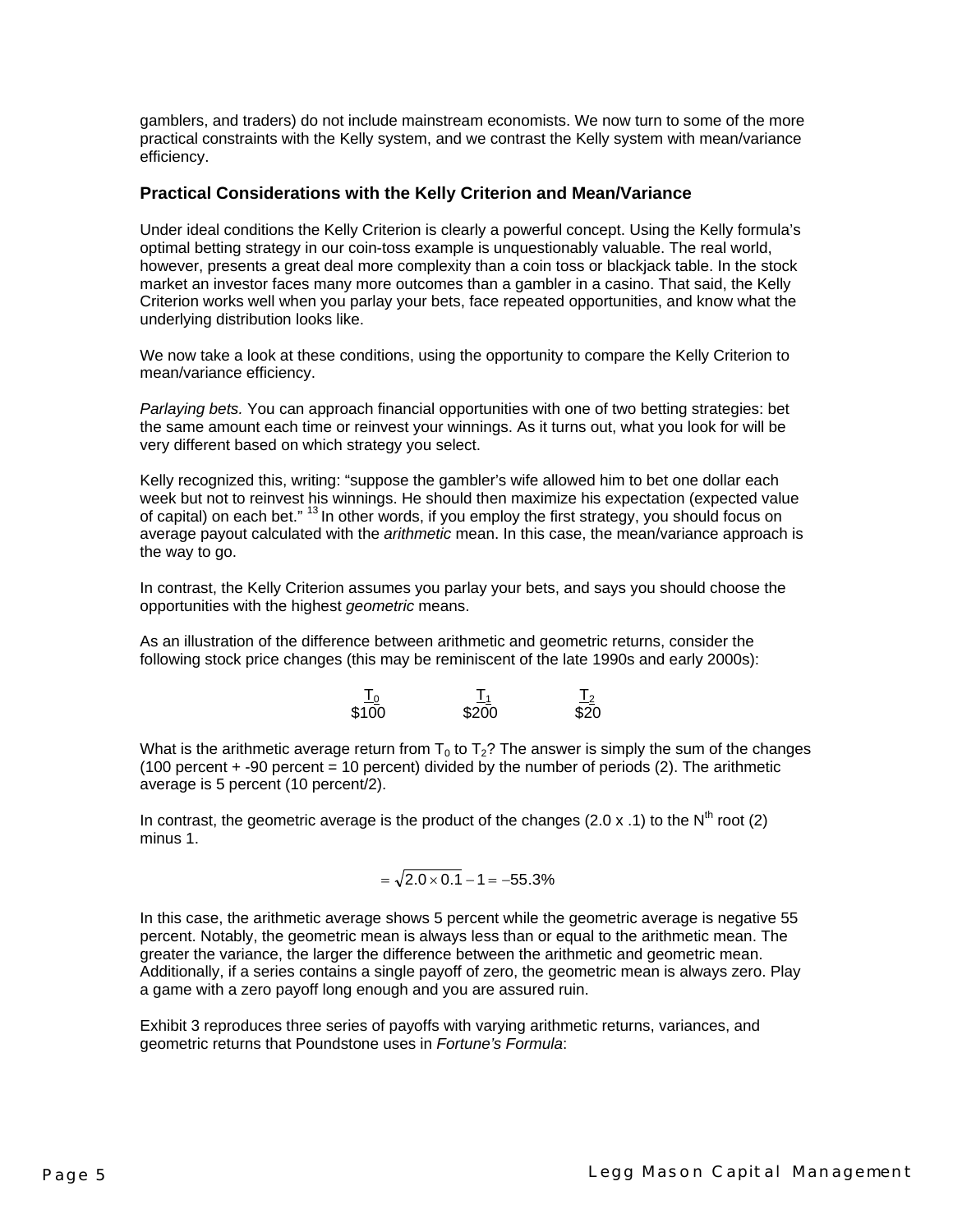| <b>Exhibit 3: Payoff Series Including Mean and Variance</b> |
|-------------------------------------------------------------|
|-------------------------------------------------------------|

|                          | A  |        | в           |      |        | С           |    |        |
|--------------------------|----|--------|-------------|------|--------|-------------|----|--------|
| Probability              |    | Payoff | Probability |      | Payoff | Probability |    | Payoff |
| 50%                      | \$ | 1.00   | 50%         | \$   | 2.00   | 50%         | S  | 3.00   |
| 50%                      | \$ | 2.00   | 17%         | - \$ | ٠      | 50%         | \$ | 0.50   |
|                          |    |        | 17%         | \$   | 1.00   |             |    |        |
|                          |    |        | 17%         | \$   | 3.00   |             |    |        |
| Arithmetic mean          | \$ | 1.50   |             | \$   | 1.67   |             | \$ | 1.75   |
| Variance                 | \$ | 0.30   |             | \$   | 1.07   |             | \$ | 1.88   |
| Geometric mean           | \$ | 1.41   |             | \$   | ۰      |             | \$ | 1.22   |
| Source: Poundstone, 198. |    |        |             |      |        |             |    |        |

If you bet the same amount every time, like Kelly's once-a-week gambler, you should focus on the arithmetic means. Mean/variance doesn't determine the best series because individuals may have different preferences. Both the risk and returns rise for these series as you move from left to right. Determine your risk preference and you can settle on the best strategy for you. Clearly, though, the highest expected payoff is with series C.

In contrast, the parlay bettor using the Kelly Criterion will always choose series A. According to Poundstone's calculation, starting with \$1 and reinvesting profits each week for a year leads to an expected fortune of over \$67 million. The same strategy with series C amasses an expected value of just under \$38,000.

Series B has a favorable arithmetic mean, but the geometric mean is zero. This happens because one of the payoffs is zero, which means you will lose all of your money with this strategy *given enough trials*.

Leaving aside the technical details of the Kelly Criterion, the central message for investors is that standard mean/variance analysis *does not* deal with the compounding of investments. If you seek to compound your wealth, then maximizing geometric returns should be front and center in your thinking.

*Repeated trials.* Both the Kelly Criterion and mean/variance approaches assume lots of trials, or financial propositions. The probabilistic nature of most market-based financial propositions means you need a substantial number of observations to reasonably assure you capture the system's signal, versus short-term noise.

*Know the distribution.* Long-term stock market investing differs from casino games, or even trading, because outcomes vary much more than a simple model suggests. Any practical money management system faces the challenge of correcting for more complicated real-world distributions.

Substantial empirical evidence shows that stock price changes do not fall along a normal distribution.<sup>15</sup> Actual distributions contain many more small change observations and many more large moves than the simple distribution predicts. These tails play a meaningful role in shaping total returns for assets, and can be a cause of substantial financial pain for investors who do not anticipate them.

As a result, mean and variance insufficiently express the distribution and mean/variance can at best crudely approximate market results. Notwithstanding this, practitioners assess risk and reward using a majority of analytical tools based on faulty mean/variance metrics.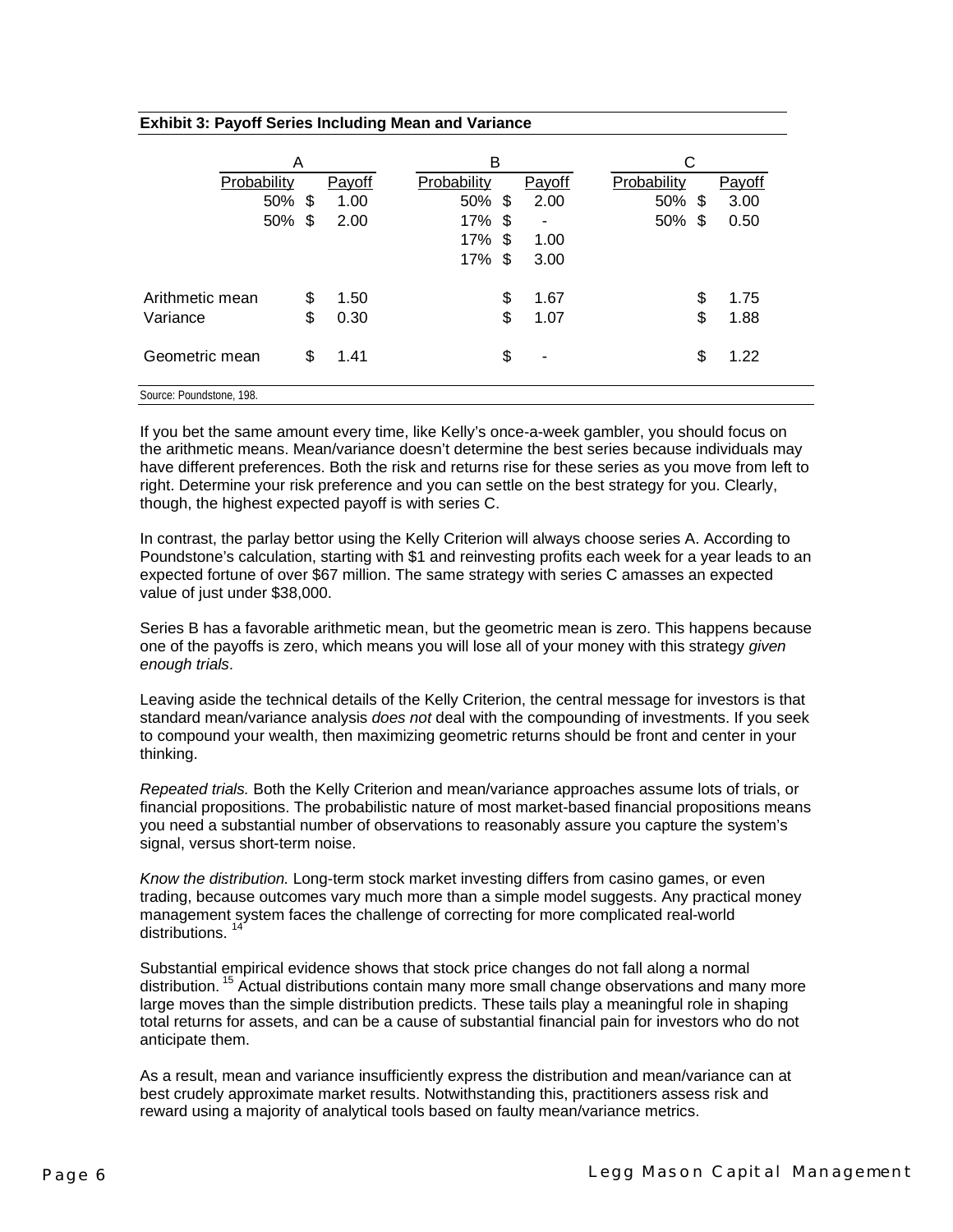So the mean/variance approach has two major strikes against it. First, it doesn't work for parlayed bets (even though most investors do reinvest). Second, it doesn't consider the verity of nonnormal distributions. Yet most mainstream economists *still* argue that maximizing geometric returns is the wrong way to allocate capital. Why?

#### **Neoclassical Economic Objections to the Kelly Criterion**

One of the most vocal critics of geometric mean maximization happens to be one of the most well-known and well-regarded economists in the world: MIT's Paul Samuelson. Poundstone notes that Samuelson likes to describe the Kelly Criterion as a fallacy. In a 1971 paper on the topic, Samuelson provides a theorem and what he calls its false corollary: <sup>16</sup>

*Theorem*: If one acts to maximize the geometric mean at every step, if the period is "sufficiently long," "almost certainly" higher terminal wealth and terminal utility will result than from any other decision rule.

From this indisputable fact, it is tempting to believe in the truth of the following false corollary:

*False Corollary*: If maximizing the geometric mean almost certainly leads to a better outcome, then the expected utility of its outcomes exceeds that of any other rule, provided T is sufficiently large.

How do economists reconcile the apparently conflicting ideas that maximizing geometric mean will almost certainly result in higher wealth (theorem) with the notion that this approach is possibly inferior to other strategies (corollary)?

Perhaps the clearest explanation of the mainstream economics case comes from Mark Rubinstein.<sup>17</sup> First, he notes the geometric mean maximization strategy does not assure that you will end up with more wealth than other strategies. Since the approach is based on probability, there remains a very small chance an investor will do poorly. This low-probability, high-impact scenario may violate an individual's utility function.

Second, success of geometric mean maximization depends on investors staying in the market for the long run. If an investor needs access to the funds in the near-term, the benefits of compounding do not apply.

Third, the system assumes the investment payoffs remain steady and the investment opportunities set is large enough to accommodate a rising asset base. Shifting investment payoffs undermine the system.

Finally, Rubinstein invokes the macro-consistency test: to judge a strategy's superiority, ask what would happen if *everyone* tried to follow it. His point is all investors cannot apply the geometric mean strategy successfully.

So who's right, the Kelly camp or the Samuelson camp?

One way to understand the difference of opinion is to distinguish between normative and positive arguments. Normative arguments stem from a view of how the world should be, while positive arguments reflect how things are and will likely be in the foreseeable future. Economists dismiss the strategy of maximizing geometric means based on a normative argument. Investors should have specific utility functions and act consistently with those functions. Since the small chance of a large loss will violate an individual's utility function, geometric mean maximization is not right for everyone (Rubinstein's first point).

A positive argument is based on how people actually behave. Very few people take the time to quantify their utility functions, and those functions shift over time and with varying circumstances.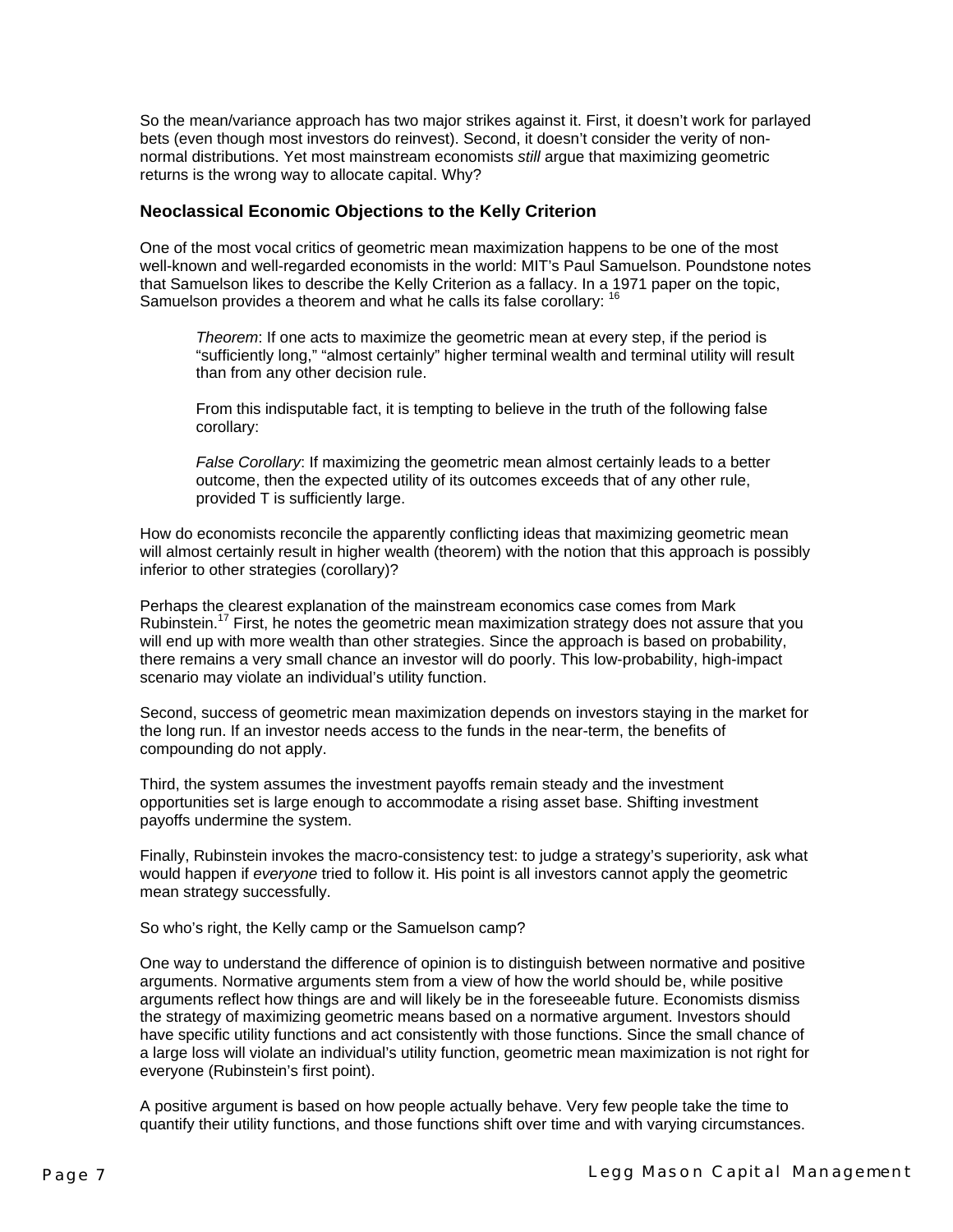Most investing decisions are made by professional investment managers who must serve a diverse group of fund holders. Thorp notes that when he explains the Kelly Criterion to investors they say, "Yeah, sounds good to me, I want that." <sup>18</sup>

Economic historian Philip Mirowski gives a more scathing denouncement of the economic field. He suggests economists have little interest in what people really do—that's more the realm of psychology, and they don't add much when suggesting how people should act. He writes:  $19$ 

[N]eoclassicals have wavered between claiming that they were describing actual behavior and claiming that they were prescribing what rational behavior should be. Their contempt for psychology has always given lie to the first claim, so of necessity, they have eventually retreated to the second. *This second position is untenable, however, because it conflicts with the ideology of the scientist as a detached and value-neutral observer as it commits the transgression of defining rationality in a post-hoc manner in order to conform to the mathematical model of utility.* (Emphasis added.)

There are two other problems with utility theory and investing. The first comes from the father of mean/variance analysis, Harry Markowitz. In his famous *Portfolio Selection*, Markowitz advocates the geometric mean maximization approach. In spite of arguments by Jan Mossin (one of the founders of the capital asset pricing model) and Samuelson in the 1960s, Markowitz reconfirmed his endorsement of the geometric mean maximization strategy in the preface to his second edition published in 1970. Markowitz suggests utility-maximizing man "acts absurdly" over the long term:  $20$ 

I concluded . . . that the investor who is currently reinvesting everything for "the long run" should maximize the expected value of the logarithm of wealth. Mossin and Samuelson have each shown that this is not true for a wide range of functions relating to utility of wealth at the end of the last period, T. The fascinating Mossin-Samuelson result, combined with the straightforward arguments supporting the earlier conclusions, seemed paradoxical at first. I have since returned to the view . . . that for large T, the Mossin-Samuelson man acts absurdly, like a player who would pay an unlimited amount for the St. Petersburg game . . . the terminal utility function must be bounded to avoid this absurdity; and the [maximization of mean geometric return] argument applies when utility of wealth is bounded.

The second problem comes from Kahneman and Tversky's prospect theory. Utility theory considers gains and losses in the context of the investor's total wealth (broad frame). In contrast, prospect theory considers gains and losses versus isolated components of wealth, like changes in a specific stock or portfolio price (narrow frame). Experimental studies show that investors use price, or changes in price, as a reference point when evaluating financial transactions. Investors pay attention to the narrow frame. Utility theory does not explain how people behave. <sup>21</sup>

Even if you agree the utility argument is not persuasive enough to suggest abandoning the Kelly strategy, Rubinstein makes some points worth considering carefully. For a geometric mean maximization system to work, an investor has to participate in the markets over the long term. In addition, the portfolio manager must be able to systematically identify investment edges—points of view different than that of the market and with higher expected returns.

Finally, since by definition not all market participants can have an edge, not all investors can use a Kelly system. In fact, most financial economists believe markets to be efficient. For them, a discussion of optimal betting strategy is moot because no one can systematically gain edges.

Based on our observations of behavior, portfolio structure, and incentives, we conclude that very few investors are organized to take advantage of the principle of mean geometric return maximization. Here's why.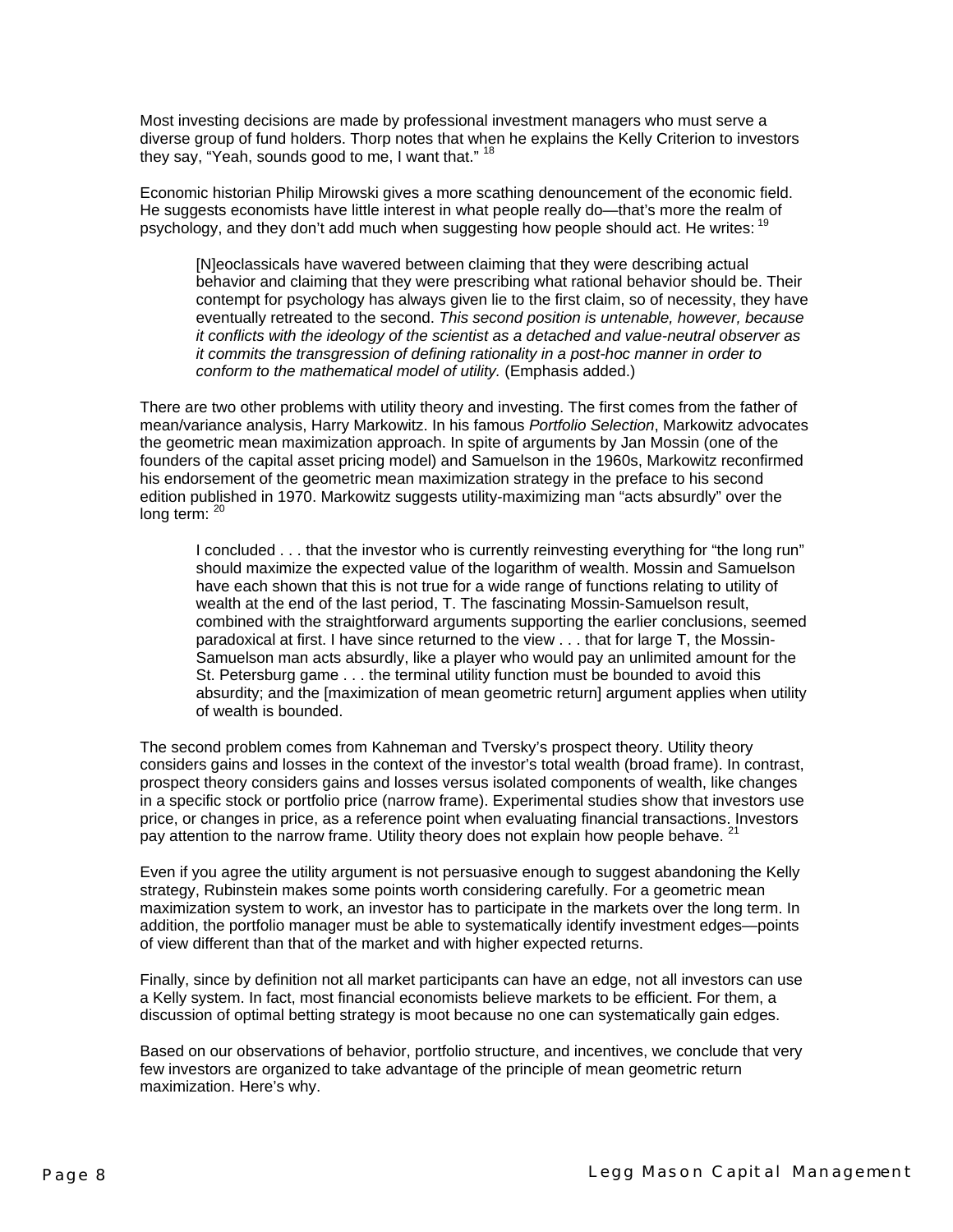#### **Why Many Money Managers Focus on Arithmetic Returns**

As we noted, geometric mean maximization requires an investor to be in the market over the long haul. If capital is free to come and go, however, as is the case with an open-end mutual fund, the portfolio manager may not have the luxury of thinking long-term. Even if geometric mean maximization is the best way to go, market realities may compel a short-term focus.

The reasoning is straightforward: an open-end portfolio with poor short-run performance faces the very real prospect of losing assets. In turn, portfolio managers have a strong incentive to focus on the investment ideas they perceive will do well in the short term, even at the expense of ideas offering higher rates of return over the long term. Geometric mean maximization simply does not make sense for a portfolio manager in this short-term mindset.

If an open-end fund structure encourages this short-term perspective, why aren't more funds closed-end? (The assets in open-end mutual funds are 25 times larger than those in closed-end funds.) The obvious first answer is that investors don't want to lock up their money; they prefer the flexibility to reallocate capital in the case a portfolio manager performs poorly.

But Jeremy Stein argues the dominance of open-end funds reflects both the preference of investors and the desires of the mutual fund companies.  $^{22}$  In a closed-end fund, changes in asset level are solely a function of results. In contrast, in an open-end fund the potential for inflows balances the risk of outflows. Most fund managers recognize that the upside of positive flows, especially if results are good, more than offsets the risk of outflows.

Many fund companies understand the best way to favorably tilt the inflow/outflow equation is to operate within the near-term consensus; the focus shifts to delivering acceptable results over sequential short-term periods, even at the cost of higher, albeit lumpier, long-term returns. The high portfolio turnover rate (averaging around 100 percent in the last couple of years) we see supports this view. In case after case, short-term incentives discourage portfolio managers from adopting the Kelly system.

#### **Loss Aversion and the Kelly Criterion**

Poundstone highlights another important feature of the Kelly system: the returns are more volatile than other systems. While the Kelly system offers the highest probability of the most wealth after a long time, the path to the terminal wealth resembles a roller coaster. The higher the percentage of your bankroll you bet (*f* from the Kelly formula) the larger your drawdowns.

Another important lesson from prospect theory—and a departure from standard utility theory—is individuals are loss averse.  $^{23}$  Specifically, people regret losses roughly two to two and a half times more than similar-sized gains. Naturally, the longer the holding period in the stock market the higher the probability of a positive return because stocks, in aggregate, have a positive expected value. Loss aversion can lead investors to suboptimal decisions, including the welldocumented disposition effect.

Investors checking their portfolios frequently, especially volatile portfolios, are likely to suffer from myopic loss aversion.  $^{24}$  The key point is that a Kelly system, which requires a long-term perspective to be effective, is inherently very difficult for investors to deal with psychologically.

It is possible to reduce the strategy's volatility by taking partial Kelly positions. Naturally, these positions also reduce expected return.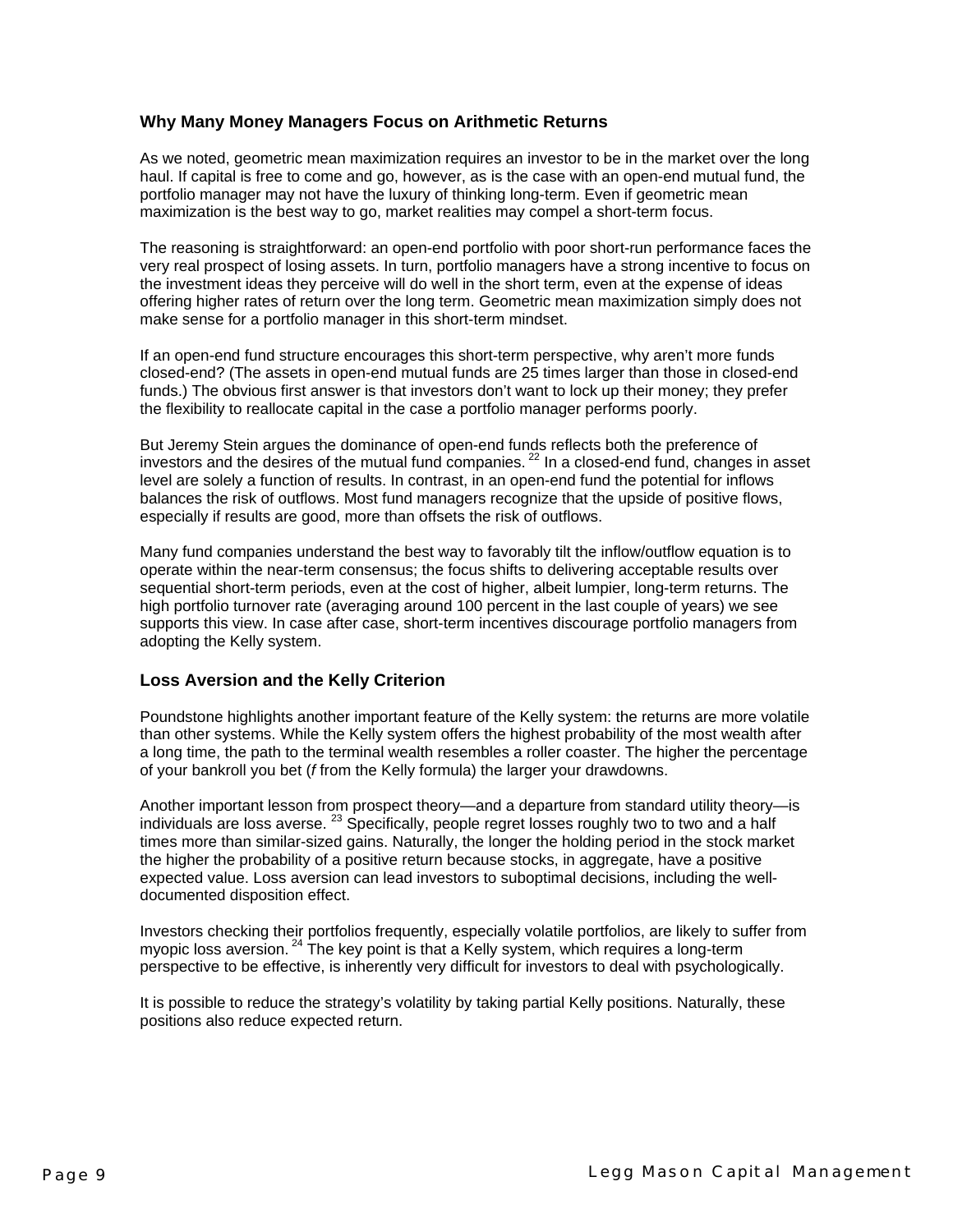#### **What Does All This Mean for Equity Portfolio Management?**

So what lessons should equity investors draw from this discussion? A few points emerge:

• *Edge is key*. Recall the foundation of Kelly's model rests on having a view that is different, and more correct, than that of the market. Having an edge requires understanding the market's perspective. As Poundstone writes, "The stock ticker is like a tote board. It gives the public odds. A trader who wants to beat the market must have an edge, a more accurate view of what bets on stocks are really worth." <sup>25</sup>

One way for equity investors to think about edge is finding situations where the stock's rate of return is likely to be higher than the market anticipates. A stock's excess rate of return is a function of its percentage discount to fair value—the margin of safety—and how long it takes the market to close the price-to-value gap.

- *Greater opportunity suggests a larger bet*. Finding an edge only gets you part of the way to maximizing long-term wealth. Appropriately sizing the position is the other part. A distinct minority of investors are skilled at position sizing, while most investors—again, generally reflecting agency costs—are satisfied to perform in line with their investment benchmark. One good, albeit convenient, example of the first group is Warren Buffett. In the mid-1960s, Buffett allocated close to one-quarter of his assets into one stock, American Express, when he was convinced the security offered superior return prospects. Note, too, that Berkshire Hathaway is essentially a closed fund. <sup>2</sup>
- *Mean/variance is not the best way to think about maximizing long-term wealth if you are reinvesting your investment proceeds*. If you face a one-time financial decision, you want to maximize your arithmetic mean. But with repeated favorable opportunities—either through time or diversification—chances are you will do better in the long term by maximizing geometric mean. Mean/variance may be deeply embedded in the investment industry's lexicon, but it doesn't do as good a job at building wealth as a Kelly-type system.
- *Applying the Kelly Criterion is hard psychologically*. Assuming you do have an investment edge and a long-term horizon, applying the Kelly system is still hard because of loss aversion. Most investors face institutional and psychological constraints in applying a Kelly-type system.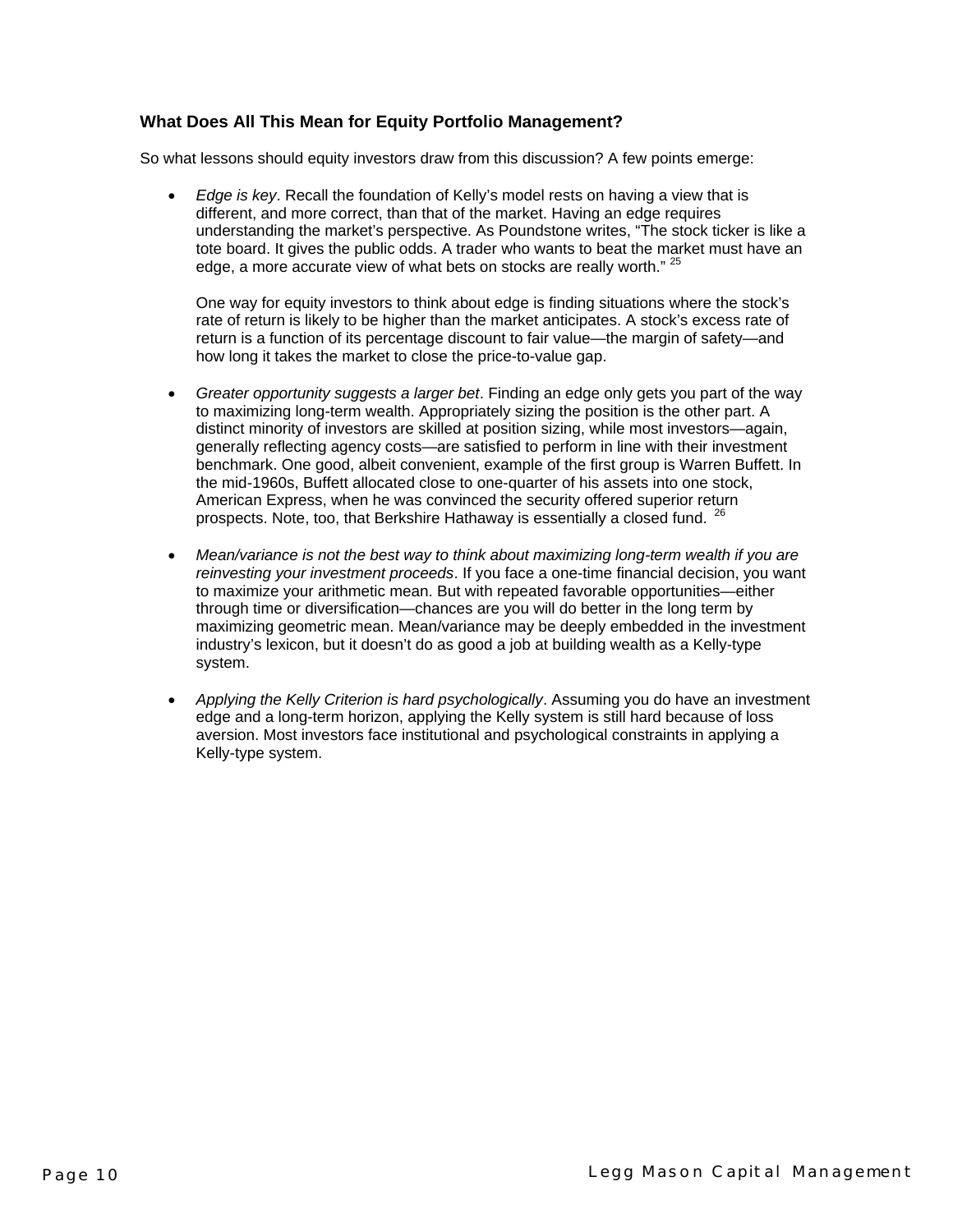#### **Endnotes**

1 Donald Moggridge, ed., *The Collected Writings of John Maynard Keynes* (New York: Cambridge

University Press, 1983).<br><sup>2</sup> Ralph Vince, *The New Money Management: A Framework for Asset Allocation* (New York: John Wiley & Sons, 1995), 14-16.

<sup>3</sup> Harry M. Markowitz, "Portfolio Selection," *Journal of Finance*, vol. 12., 1, 1952, 77-91.<br><sup>4</sup> William Poundstone, *Fortune's Formula: The Untold Story of the Unscientific Betting System That Beat The Casinos and Wall Street* (New York: Hill and Wang, 2005), 56.

 J.L. Kelly, Jr., "A New Interpretation of Information Rate," *Bell System Technical Journal*, 1956, 917-926.

<sup>6</sup> Poundstone, 72.

7 For a good discussion of how to understand odds, see David Sklansky, *Getting the Best of It,*  2<sup>nd</sup> ed. (Henderson, NV: Two Plus Two Publishing, 1997).

<sup>8</sup> See Nicholas Chan, Mila Getmansky, Shane M. Hass, and Andrew W. Lo, "Systemic Risk and Hedge Funds," *NBER Working Paper*, August 1, 2005. Low volatility periods, as we have just experienced, tempt investors to use more leverage to generate higher returns. According to the Kelly system, this overbetting leads not to higher return but ruin. We also know that volatility is clustered. So overbetting coming into a period of higher volatility may cause financial distress for specific investment firms. Also see Markowitz (1959) for a demonstration of the deleterious impact of overbetting.

<sup>9</sup> Others to discuss this idea include Henry Latané, Leo Breiman, and Daniel Bernoulli. See Henry A. Latané, "Criteria for Choice Among Risky Assets," *Journal of Political Economy*, April 1959, 144-155; Leo Breiman, "Optimal Gambling Systems for Favorable Games," *Fourth Berkeley Symposium on Probability and Statistics*, 1961, 65-78; Daniel Bernoulli, "Exposition of a New Theory on the Measurement of Risk," *Econometrica*, 1954, 23-36.

10 Harry M. Markowitz, *Portfolio Selection: Efficient Diversification of Investment* (New Haven, CT: Yale University Press, 1959), 120-125.

<sup>11</sup> Edward O. Thorp, *Beat the Dealer: A Winning Strategy for the Game of Twenty-One* (New York: Blaisdell Publishing Company, 1962).

<sup>12</sup> Edward O. Thorp, *The Mathematics of Gambling* (Hollywood, CA: Gambling Times, 1984), 125-130.<br><sup>13</sup> Kelly, 926.

14 Thorp (1984), 21-32 and Vince, 44-59.<br><sup>15</sup> Benoit Mandelbrot and Richard L. Hudson, *The (Mis)Behavior of Markets" A Fractal View of <br><i>Risk, Ruin, and Reward* (New York: Basic Books, 2004).

<sup>16</sup> Paul A. Samuelson, "The 'Fallacy' of Maximizing the Geometric Mean in Long Sequences of Investing or Gambling," *Proceedings of the National Academy of Sciences*, vol. 68, 10, October 1971, 2493-2496.<br><sup>17</sup> Mark Rubinstein, "No 'Best' Strategy for Portfolio Insurance," Letter to the Editor in *Financial* 

*Analysts Journal*, November/December 1987.

<sup>18</sup> Poundstone, 221.

19 Philip Mirowski, *More Heat than Light: Economics as Social Physics, Physics as Nature's Economics* (Cambridge: Cambridge University Press, 1989), 236.<br><sup>20</sup> Markowitz, x.

 $21$  Nicholas Barberis and Ming Huang, "Mental Accounting, Loss Aversion, and Individual Stock<br>Returns," Journal of Finance, vol. 56, 4, August 2001, 1247-1292.

<sup>22</sup> Jeremy C. Stein, "Why Are Most Funds Open-End? Competition and the Limits of Arbitrage,"

*NBER Working Paper No. W10259*, January 2004.<br><sup>23</sup> Daniel Kahneman and Amos Tversky, "Prospect Theory: An Analysis of Decision Under Risk,"<br>*Econometerica*, vol. 47, 1979, 263-291.

<sup>24</sup> Shlomo Benartzi and Richard H. Thaler, "Myopic Loss Aversion and the Equity Premium Puzzle," *The Quarterly Journal of Economics*, vol. 110, 1, February 1995, 73-92.<br><sup>25</sup> Poundstone, 134.

26 Roger Lowenstein, *Buffett: The Making of an American Capitalist* (New York: Random House, 1995), 82.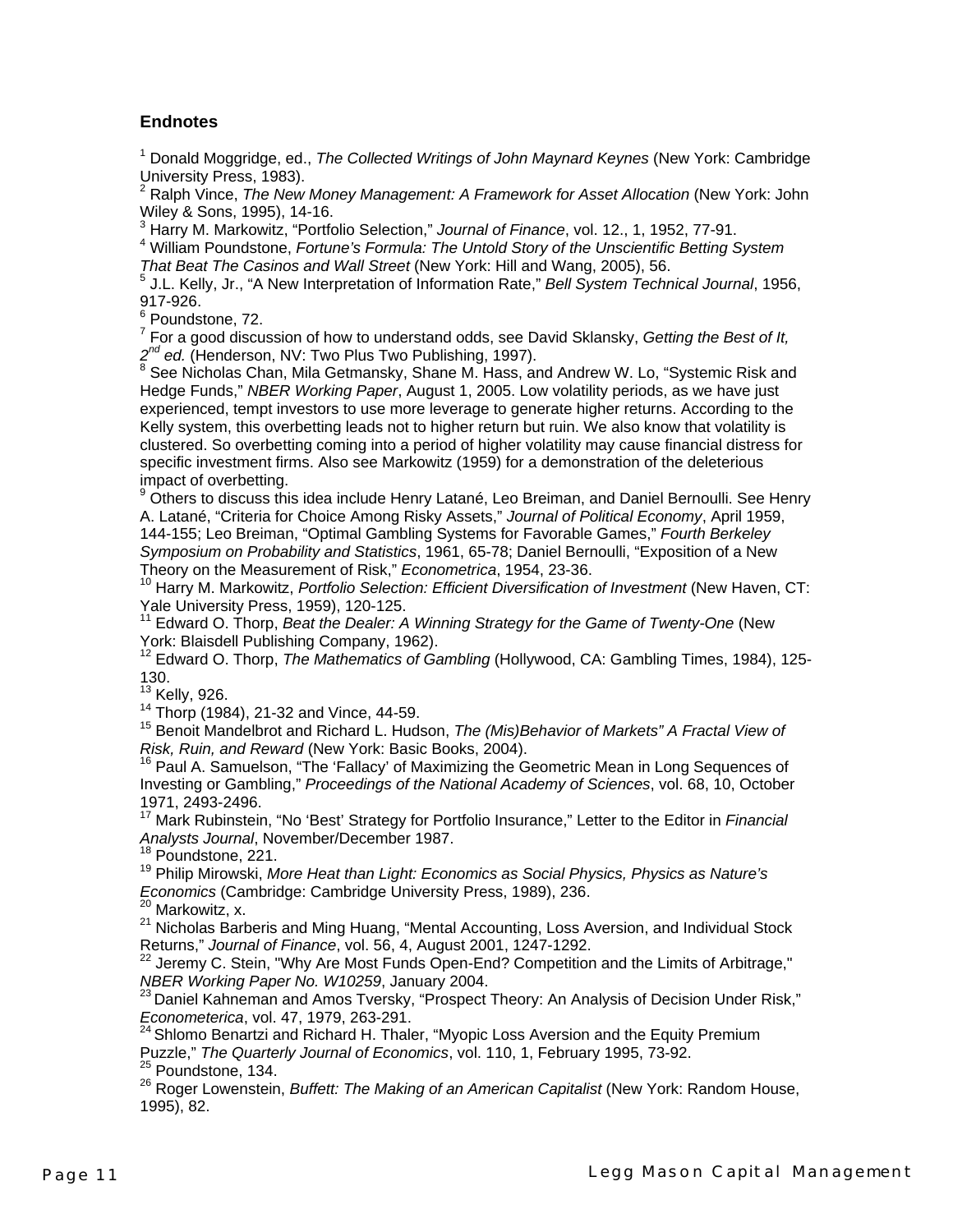#### **Resources**

#### *Books*

Lowenstein, Roger, *Buffett: The Making of an American Capitalist* (New York: Random House, 1995).

Mandelbrot, Benoit, and Richard L. Hudson, *The (Mis)Behavior of Markets" A Fractal View of Risk, Ruin, and Reward* (New York: Basic Books, 2004).

Markowitz, Harry M., *Portfolio Selection: Efficient Diversification of Investment* (New Haven, CT: Yale University Press, 1959).

Mirowski, Philip, *More Heat than Light: Economics as Social Physics, Physics as Nature's Economics* (Cambridge: Cambridge University Press, 1989).

Moggridge, Donald, ed., *The Collected Writings of John Maynard Keynes* (New York: Cambridge University Press, 1983).

Poundstone, William, *Fortune's Formula: The Untold Story of the Unscientific Betting System That Beat The Casinos and Wall Street* (New York: Hill and Wang, 2005).

Sklansky, David, *Getting the Best of It, 2<sup>nd</sup> ed.* (Henderson, NV: Two Plus Two Publishing, 1997).

Thorp, Edward O., *Beat the Dealer: A Winning Strategy for the Game of Twenty-One* (New York: Blaisdell Publishing Company, 1962).

\_\_\_\_\_\_., *The Mathematics of Gambling* (Hollywood, CA: Gambling Times, 1984).

Vince, Ralph, *The New Money Management: A Framework for Asset Allocation* (New York: John Wiley & Sons, 1995).

#### *Articles*

Barberis, Nicholas, and Ming Huang, "Mental Accounting, Loss Aversion, and Individual Stock Returns," *Journal of Finance*, vol. 56, 4, August 2001, 1247-1292.

Benartzi, Shlomo, and Richard H. Thaler, "Myopic Loss Aversion and the Equity Premium Puzzle," *The Quarterly Journal of Economics*, vol. 110, 1, February 1995, 73-92.

Bernoulli, Daniel, "Exposition of a New Theory on the Measurement of Risk," *Econometrica*, 1954, 23-36.

Breiman, Leo, "Optimal Gambling Systems for Favorable Games," *Fourth Berkeley Symposium on Probability and Statistics*, 1961, 65-78.

Chan, Nicholas, Mila Getmansky, Shane M. Hass, and Andrew W. Lo, "Systemic Risk and Hedge Funds," *NBER Working Paper*, August 1, 2005.

Kelly, J.L., Jr., "A New Interpretation of Information Rate," *Bell System Technical Journal*, 1956, 917-926.

Kahneman, Daniel, and Amos Tversky, "Prospect Theory: An Analysis of Decision Under Risk," *Econometerica*, vol. 47, 1979, 263-291.

Latané, Henry A., "Criteria for Choice Among Risky Assets," *Journal of Political Economy*, April 1959, 144-155.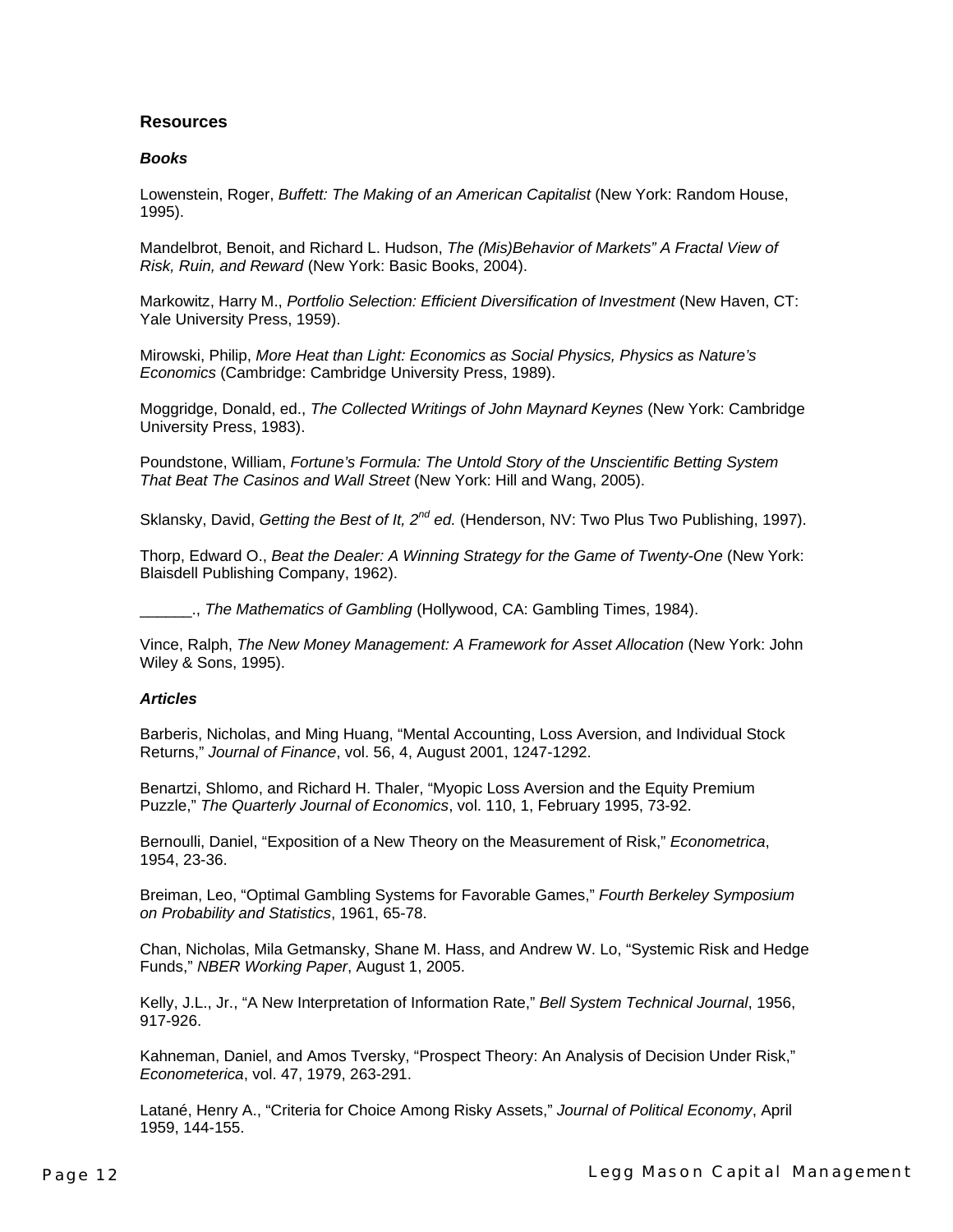Markowitz, Harry M., "Portfolio Selection," *Journal of Finance*, vol. 12., 1, 1952, 77-91.

Rubinstein, Mark, "No 'Best' Strategy for Portfolio Insurance," Letter to the Editor in *Financial Analysts Journal*, November/December 1987.

Samuelson, Paul A., "The 'Fallacy' of Maximizing the Geometric Mean in Long Sequences of Investing or Gambling," *Proceedings of the National Academy of Sciences*, vol. 68, 10, October 1971, 2493-2496.

Stein, Jeremy C., "Why Are Most Funds Open-End? Competition and the Limits of Arbitrage," *NBER Working Paper No. W10259*, January 2004.